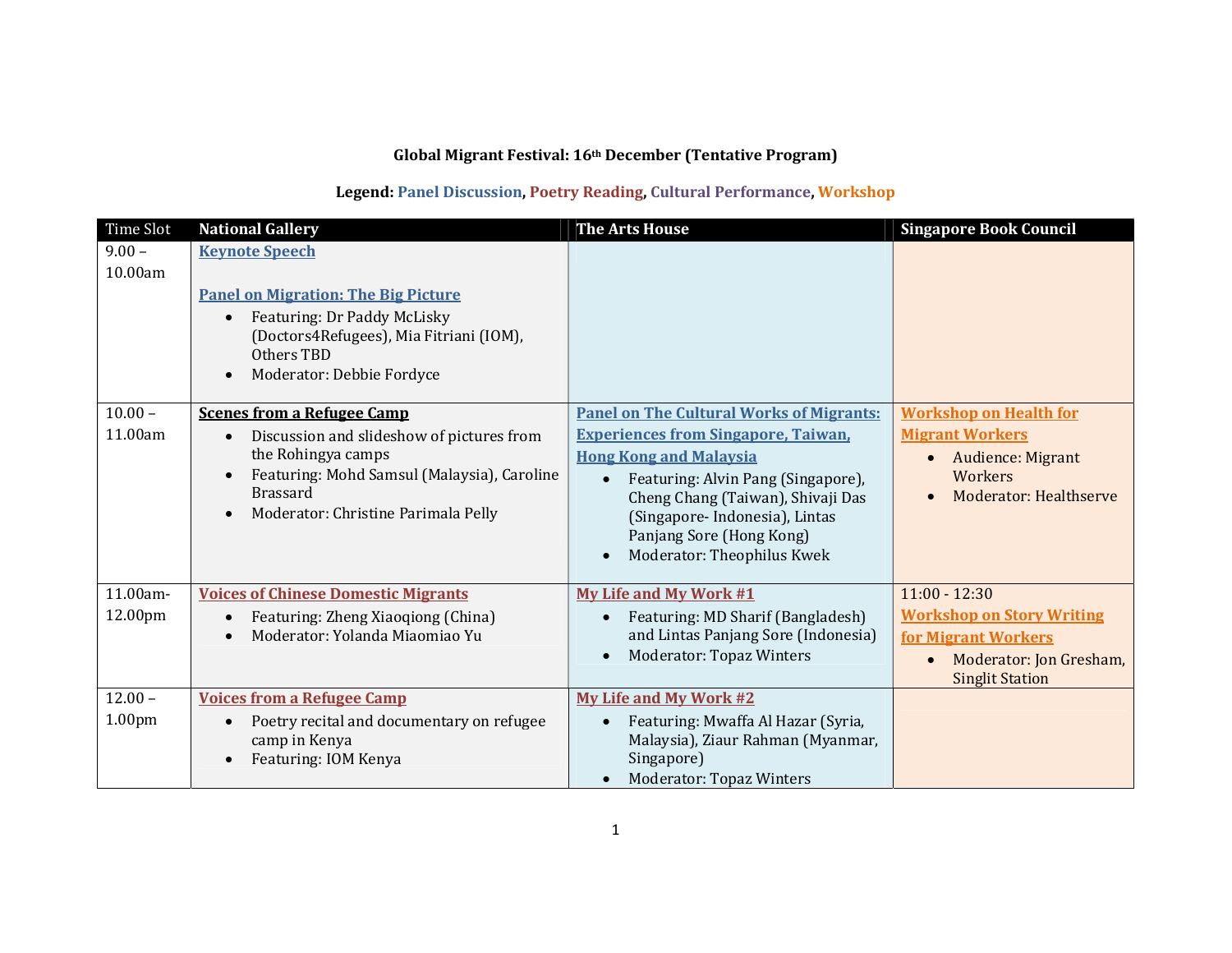| $1.00 -$<br>2.00 <sub>pm</sub> | <b>The Migrant Cultural Show</b><br>Variety show by migrant workers in<br>Singapore<br>Featuring: Migrant workers of Singapore                                                                                                                                     | <b>My Life and My Work #3</b><br>Featuring: Joan Santillan Amurao<br>(The Philippines, Malasia), Shara<br>Syamshi (Indonesia, Singapore)<br>Moderator: Azira Azman                    | $13:00 - 14:30$<br><b>Workshop on Storytelling for</b><br><b>Migrant Workers</b><br>Moderator: Petrina Koh |
|--------------------------------|--------------------------------------------------------------------------------------------------------------------------------------------------------------------------------------------------------------------------------------------------------------------|---------------------------------------------------------------------------------------------------------------------------------------------------------------------------------------|------------------------------------------------------------------------------------------------------------|
| $2.00 -$<br>3.00pm             | <b>Migrant Voices: Poetry Readings, Songs, Stories</b><br>Featuring: Participants from Carnival of<br>Poetry Group(Singapore), Lintas Panjang<br>Sore (Indonesia-HK), Cheng Chang<br>(Taiwan), Mwaffaq Al Hazar (Syria,<br>Malaysia)<br>Moderator: Theophilus Kwek | <b>Musical Performance</b><br>Featuring the Migrant Band<br>(Bangladesh/Singapore)<br>MC: Seema Punwani                                                                               |                                                                                                            |
| $3.00 -$<br>4.00 <sub>pm</sub> | <b>Theatre Performance</b><br>Featuring: The Birds, Haresh Sharma<br>MC: Shivaji Das                                                                                                                                                                               | <b>Panel on Health and Migration</b><br>Featuring: Dr. Paddy<br>(Doctors4Refugees), Dr. Raj<br>(Healthserve), Mia Fitriani (IOM-<br>Indonesia)<br>Moderator: Christine Parimala Pelly |                                                                                                            |
| $4.00 -$<br>6.00 <sub>pm</sub> | <b>Finals of Migrant Worker Poetry Competition-</b><br><b>Singapore</b>                                                                                                                                                                                            |                                                                                                                                                                                       |                                                                                                            |

### **Other Events**

# 16 December, 9am – 7pm, National Gallery Foyer

- 1. Sale of handicrafts made by refugees (The Good Shop, Malaysia)
- 2. Sale of books written by Migrant Workers by Various
- 3. Mobile Library set up by the Migrant Library